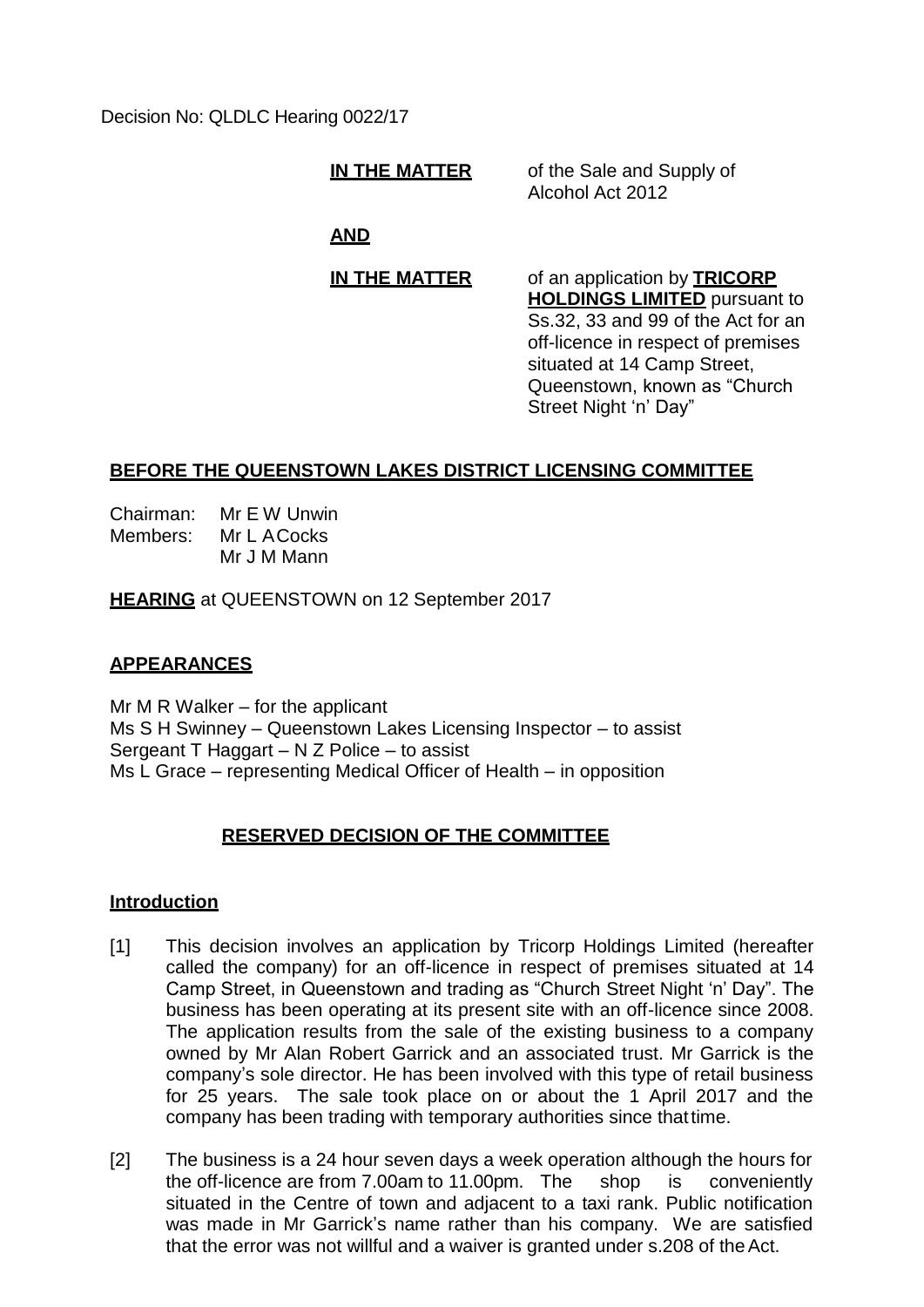- [3] There was no public opposition to the application and the Police offered no objection although pointing out that the company had failed a Controlled Purchase Operation while operating under temporary authority. In her report, the Inspector noted that the proposed single area was in contrast to the comments made in our "New World" decision (*Wanaka Foodmarket Limited*  0002/16). Mr M R Walker was instructed just prior to the hearing and he was instrumental in advising the company to adopt the suggestions made by the Inspector. This new plan now creates a conforming singlearea.
- [4] In her report on the application, the Medical Officer of Health's delegated officer (Ms L Grace) raised matters in opposition. She noted that only one month's sales figures had been produced. She requested 12 months figures (to include the period of time when the previous owner was trading), although she acknowledged that the figures were just one aspect to which the committee must have regard, when forming an opinion on whether the premises were a grocery store or a convenience store.
- [5] This is the sole issue to be determined. Pursuant to s.32(1)(f) of the Act an off-licence may be issued only for premises that (in the opinion of the licensing committee concerned) are a grocery store. The requirement to form an opinion is reinforced in the new Act by s.36(c) of the Act which additionally requires that the licensing committee concerned must not issue an off-licence for any premises if (in its opinion) they are a shop of the kind commonly thought of as a convenience store.
- [6] This is not the first time that the legitimacy of the licence has come under discussion. In its decision *Church Street Night 'n Day* [2010] NZLLA 1357 the Liquor Licensing Authority considered whether the business was a grocery store under the Sale of Liquor Act 1989. At the time the business was trading to 11.30pm. The Authority stated that on balance it concluded that there was evidence that indicated that the store was a grocery store.

### **A Short Review of the Licensing of Groceries and Convenience Stores.**

- [7] The above decision was made under the old Act. The wording of the new Act is quite prescriptive and provides definitions that did not exist before. Because this is a "greenfield" application, we believe it is important briefly to review the history of the licensing of grocery stores. It is clear that in passing the new Act, Parliament determined that there would no longer be any doubt about its intentions.
- [8] The Sale of Liquor Act 1989 was regarded as a liberalising enactment. Under s.36 of that Act, an off-licence could be granted to any grocery store where the Authority was satisfied that the principal business of the store was the sale of main order household foodstuffs.
- [9] In the absence of any definition of a grocery or main order household foodstuffs or the principal business, the Liquor Licensing Authority attempted to set out its expectations. In *Douglas-Oliver Corporation* LLA 6/1990 the Authority stated:

*"We regard the latter (main order household requirements) as being easily recognisable by most New Zealanders. They are the items the*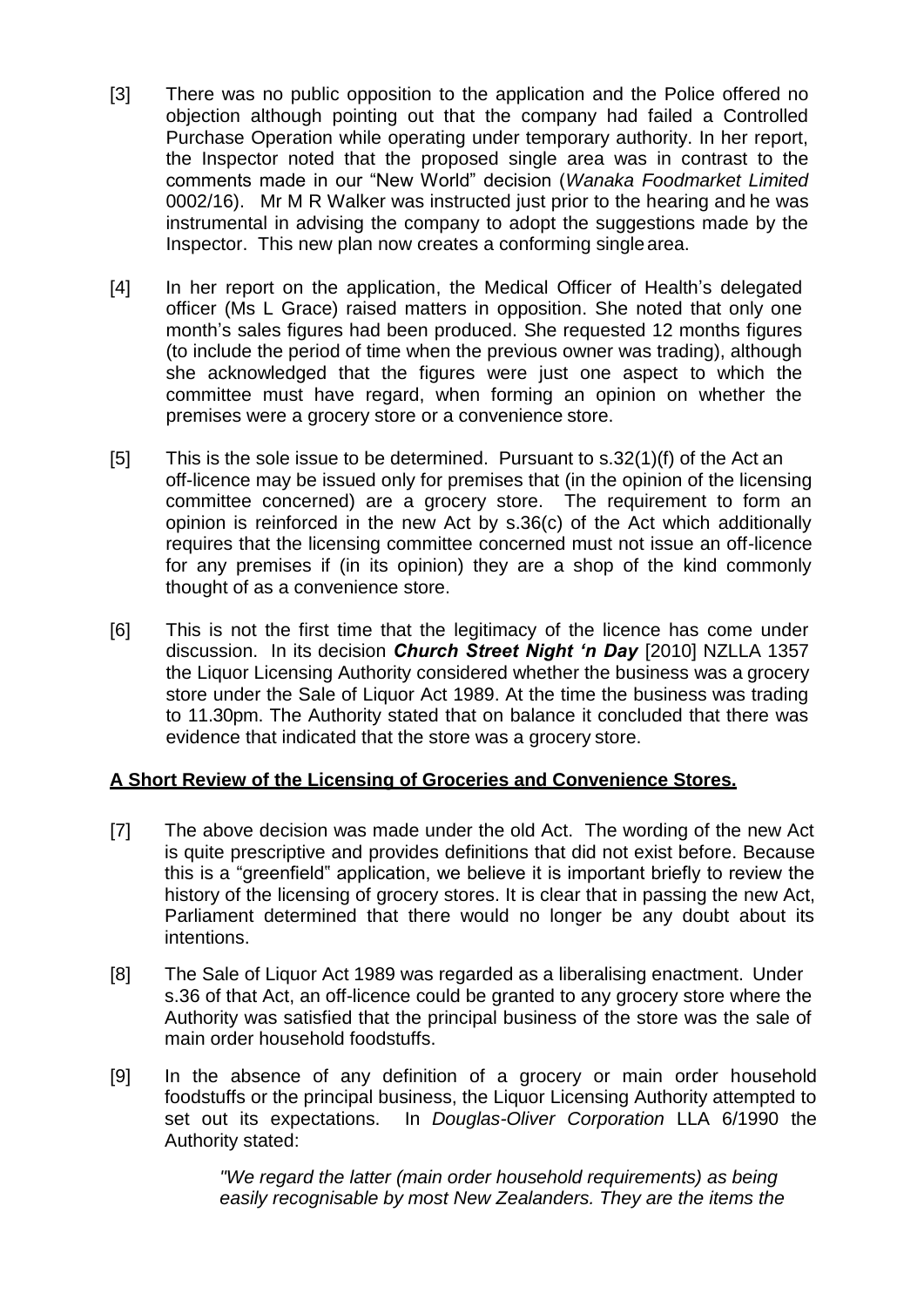*majority of New Zealand families purchase once a week from either* a *supermarket or a grocery."*

[10] In *Jay and H Company Limited* LLA 155/2001 the Authority stated:

*"In determining the "principal business" of any store we endeavour to apply a broad common sense approach. Consideration includes-*

*(1) The turnover percentages produced in accordance with Regulation 8 (2) (j).*

*(2) The number and range of the items available. The greater the number and depth of foodstuff items available, the more likely the premise is to be a grocery store in terms of s.36 (1) (d) (ii).*

*(3) The size of the premises. Larger premises are less likely to be categorised as a dairy.*

*(4) The layout of the premises. The presence of trolleys in multiple rows of goods assist categorisation as a grocery store.*

*(5) A view of the premises. The evidential weight given by the Authority to a view is usually considerable.*

[11] Other decisions show that in 2000 and 2001, the Authority had not just agreed to re-define "main order household foodstuffs" but it is apparent that it had also been persuaded to broaden the definition of a grocery. In 2000 it began to issue "on the papers" grocery style off-licences to "Star Mart" premises. In the decision of *Caltex New Zealand Limited and another* LLA PH 1082-1083/2000 the following comments were made:

> *"In the 10 years since the passage of the present Act, the parameters have changed. In our view the 'convenience store' should be added to supermarkets, groceries and superettes as premises from which wine and beer can be sold, with only the traditional small corner dairy being excluded.*

*We do not want to impose a restrictive definition of what is and what is not a dairy by reference to the size of premises in terms of square metres. Nevertheless, it is probably relevant to mention that in a recent decision "Patamahoe Superette" 1081/2000 we accepted premises of between 288 and 302 square metres as being larger than a dairy; with the present two applications we have a Star Mart of 156 square metres and a Seven to Eleven of 190 square metres."* (The emphasis above is ours).

[12] In *Caltex New Zealand Limited* LLA PH 167/2001 the Authority had this to say:

*"As "convenience stores" have proliferated, shopping patterns have changed; not surprisingly so too has the range of goods offered in*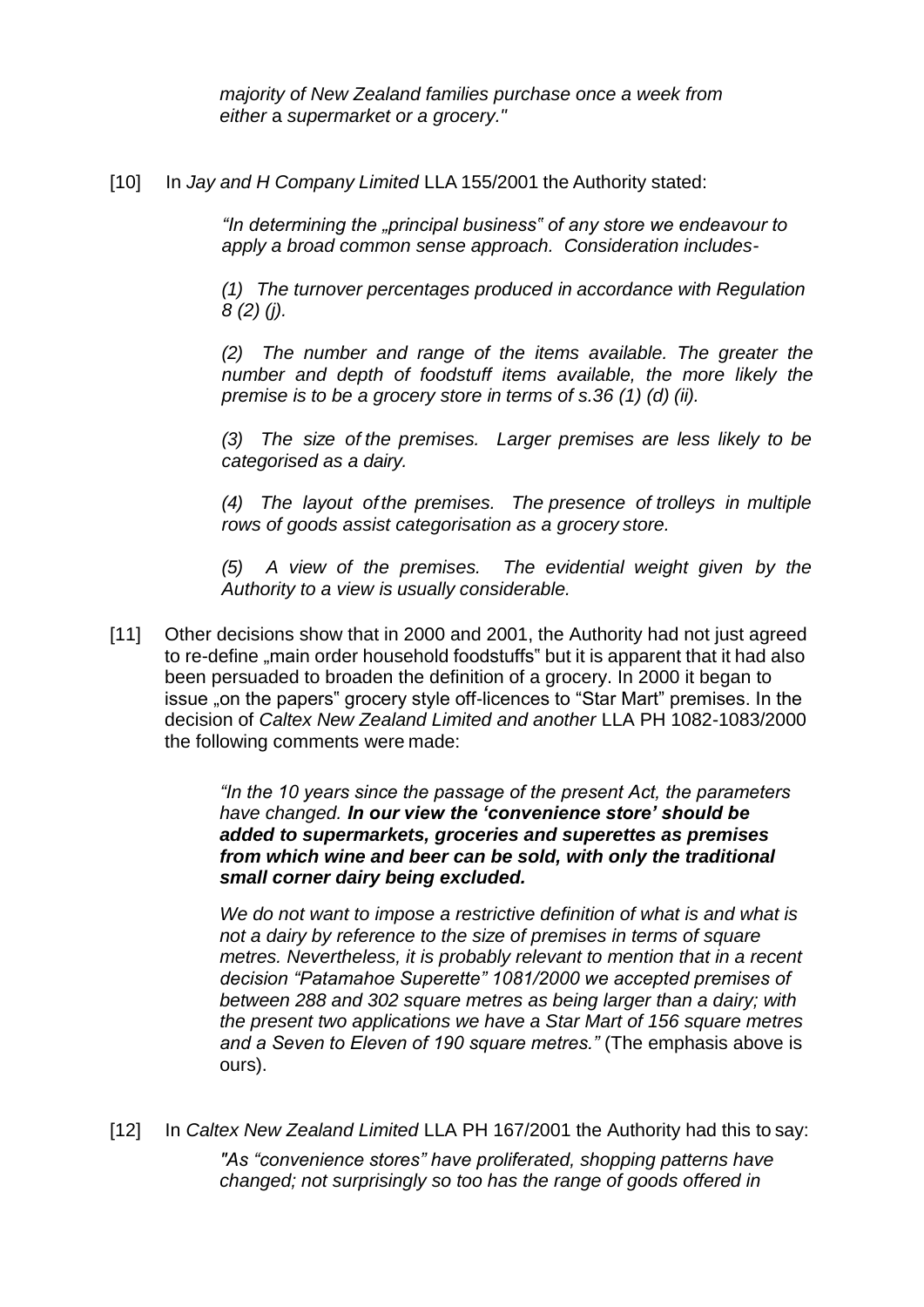*particular stores. Rather than buying "once a week", a market for more frequent "convenience" or "impulse" purchases has been met."*

[13] None of these decisions had the force of statute law, but their combined force created a turning point in the off-licence industry. Over the next few years, the number of off-licence's that were granted to convenience stores was dramatic. The Authority finally decided to reverse the trend. In *The Woodward Group*  **Limited** [2008] NZLLA 1415 it was faced with an application for a grocery style off-licence for a small convenience store based at the Wellington airport. Not only were the premises under 40 square meters, but over 40% of the total sales was coffee. The Authority made its "line in the sand" decision in these terms:

> *[48] In this case the meaning of the words in s.36(1)(d)(ii) are crystal clear. We can only grant an off-licence under that section to a grocery. That is the very first element that must be established to our satisfaction. The Act does not say "grocery or convenience store". Once an applicant has established the bona fides of the type of premises it must then show that the grocery's principal business is the sale of main order household foodstuffs.....*

> *[51] In summary, therefore, and after careful consideration, we consider that the Authority"s earlier decisions to issue off-licences to convenience stores were contrary to the correct interpretation of the Act and should no longer be regarded as good law. The current application illustrates the point that the Authority's relaxed interpretation of a grocery store in 2001, has led to unrealistic expectations that inappropriate businesses could qualify for a grocery-style off-licence.*

> *[52] This "line in the sand" decision means that no new off-licences will be issued where the business is plainly a convenience store and not a grocery (as in this case). It is time to return to a principled approach based on what is stated in the relevant section, and not on what commentators might think was intended by Parliament.*

> *[54] In the present case, the premises were described by counsel as an "unremarkable and modest convenience store". The business advertises itself as the "Cargo Convenience Store". Traditionally grocers have stocked dried and preserved goods. A perception of a grocery is to see shelves of tinned food, flour, sugar, packaged foods, soups, breakfast cereals, sauces, pickles, cooking oils and so on. In a modern world there is likely to be fresh meat, bread, fruit and vegetables as well as other non-food items. Nevertheless the first hurdle must be to look like and be a grocery style business.*

[14] The issue of grocery stores was discussed by the Law Commission in its stand-out report to the Parliament, called "Alcohol in our Lives. Curbing the Harm," released on 27 April 2010. This is the report on which the new Act was based. The Commission made these comments.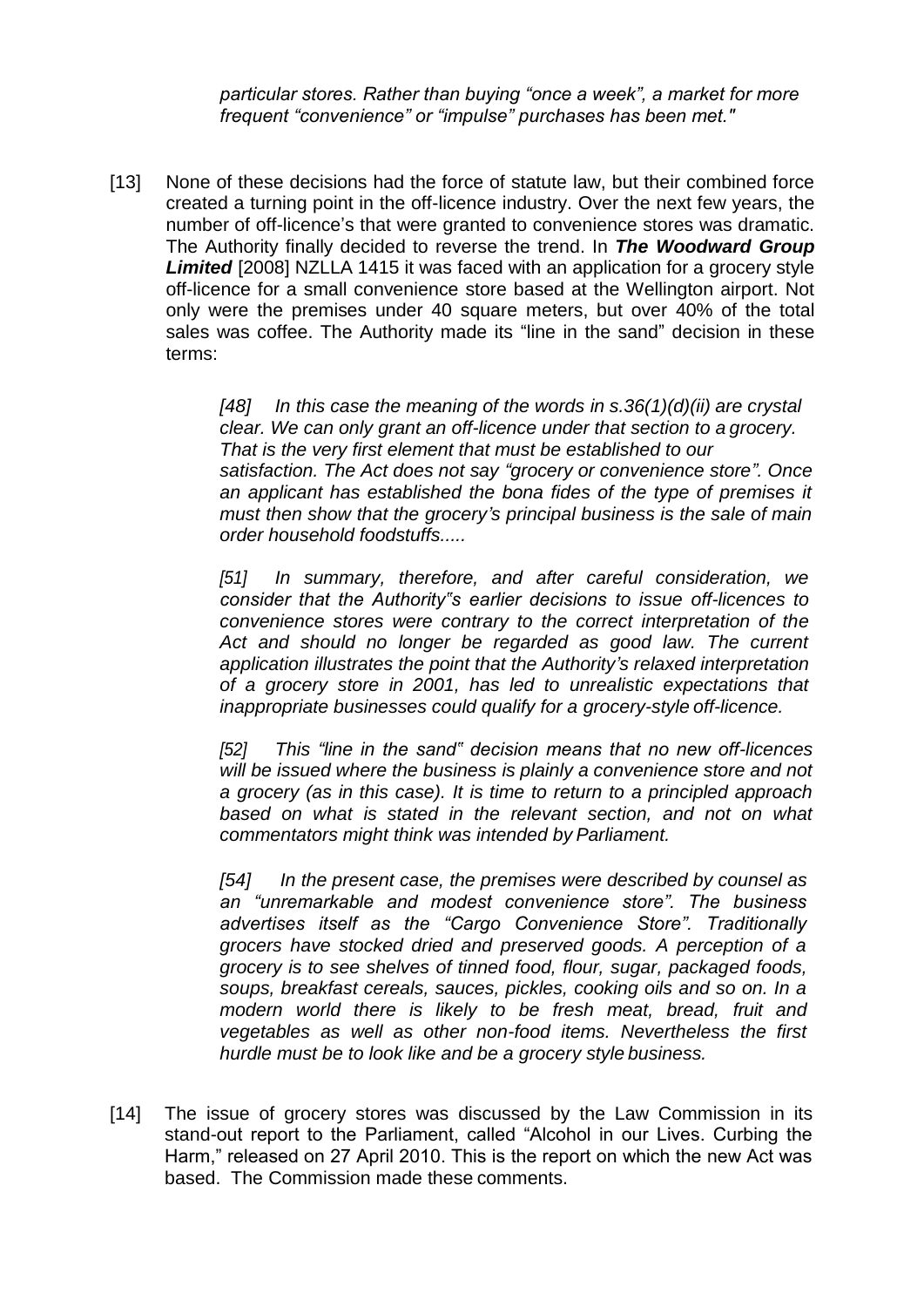*8.11 The LLA recognised the significance of this convergence between store types in the early 2000s when it ruled convenience stores could be treated as grocery stores for the purpose of section 36(1)(d)(ii).<sup>371</sup> However, in recent times the LLA has pulled back from this position and now regards convenience stores as being ineligible for a liquor licence under section 36(1)(d)(ii), using a stricter interpretation of thelaw.<sup>372</sup>*

*The LLA's recent decision on the licence renewal of a Night 'n' Day store in Christchurch reiterated the ineligibility of convenience stores when it found that in order to award an off-licence to a grocery store it must be satisfied shoppers go to the store primarily to purchase their main order household food requirements rather than for impulse food purchases.<sup>373</sup> (The decision was subsequently reversed by the High Court although the principles were approved)*

*8.12 The LLA stated that its "relaxed interpretation of a grocery store in 2001, has led to unrealistic expectations that inappropriate businesses could qualify for a grocery-style off-licence".374 The LLA has acknowledged there has been a proliferation in the number of offlicences granted to convenience stores that in reality were "nothing more than ambitious dairies", and the reduction in the number of this type of off-licence might well encourage the reduction of liquor abuse.*

- [15] Against that background Parliament passed s.33 of the Sale and Supply of Alcohol Act 2012 with major differences to the previous Act. In the first instance the Licensing Committee is required "to form an opinion" as to whether the premises are a grocery store. A grocery store is defined. It has to have the characteristics normally associated with shops of the kind thought of as grocery shops and the principal business must be the sale of food products.
- [16] Parliament took the trouble to define food products, snack foods, and ready-toeat prepared food. It required the Committee to have regard to the size, layout and appearance of the premises as well as a statement from the applicant of annual sales divided into specific categories and certified by a chartered accountant as well as the number, range and kinds of items on sale on the premises. In forming an opinion, the Committee can have regard to any matter it thinks relevant. And finally, the Committee can determine that the premises do not have the characteristics normally associated with a grocery because of characteristics or items of sale that the premises either has or does not have.

### **The Application.**

[17] In terms of the Act's requirements to supply details of annual sales revenues as well as the number, range and kinds of items on sale, the company's application was inadequate. Included with the application was a one page document from Mr T Allison advising a figure for 12 months total sales (less GST and Lotto(nil)), from 1 March 2016 to 28 February 2017. Mr T Allison is the CEO of "Night 'n' Day Foodstores Limited" the franchise owner based in Dunedin. He has a Bachelor of Commerce but it is not known whether he is a chartered accountant.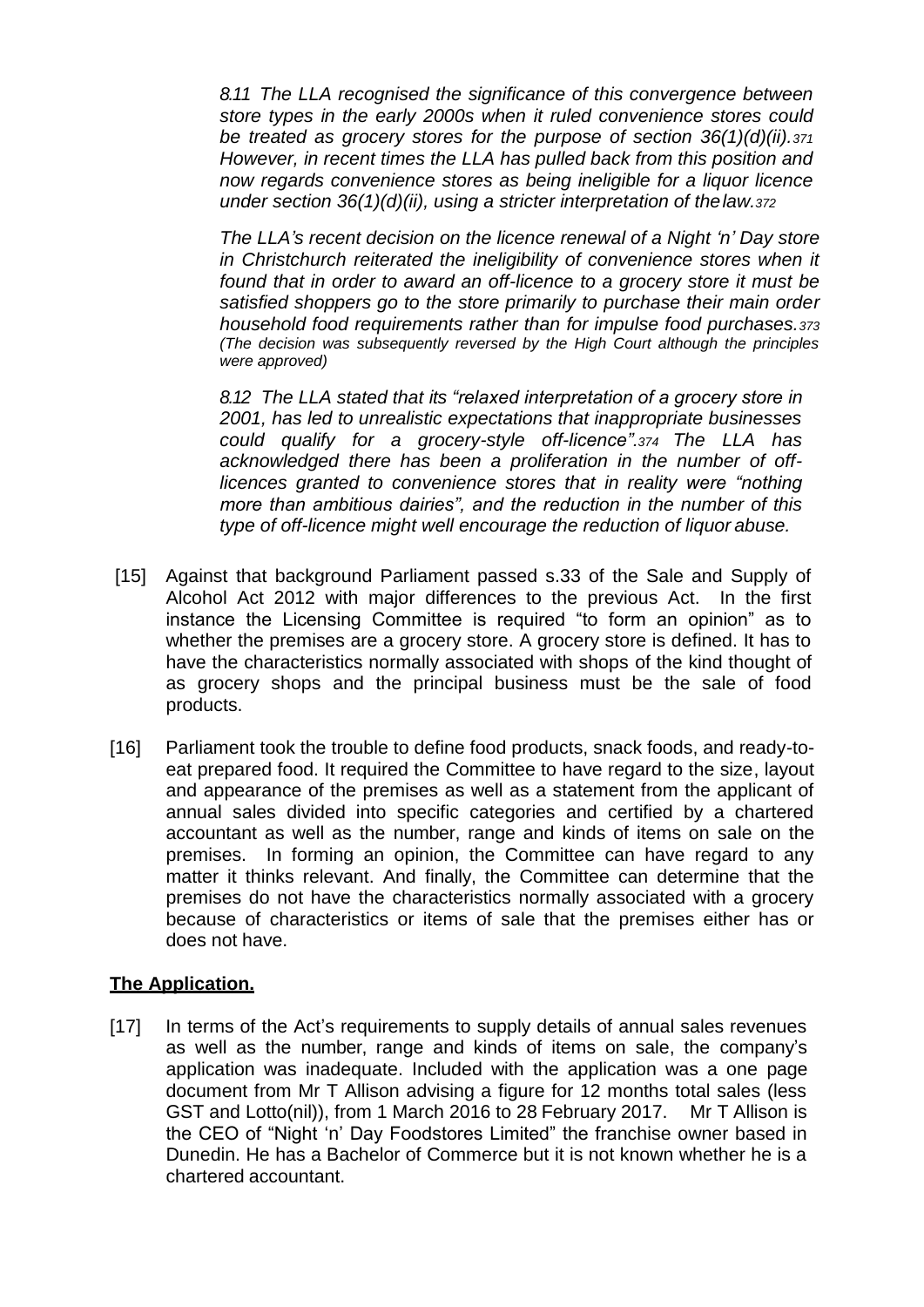- [18] At the request of Counsel we made an order under s.203 (5) of the Act prohibiting publication of the details of sales on the grounds of commercial sensitivity. However, the above figure itself is of no consequence. There is no breakdown as required by the Sale and Supply of Alcohol Regulations 2013.
- [19] A second letter from Mr Alan Garrick was more helpful. He showed sales revenue (exclusive of GST) from 1 February 2017 to 28 February 2017 (prior to his company taking over) as follows:

| <b>Food Products</b>     | 35.81% |
|--------------------------|--------|
| Alcohol                  | 4.87%  |
| Tobacco                  | 30.13% |
| <b>Convenience Foods</b> | 21.59% |
| Other sales              | 7.60%  |

- [20] Mr Garrick advised in a letter dated 25 May 2017 that each sale of each product had been individually assigned to the appropriate category. 61,409 items had been allocated and had taken a full week to be assigned. He then stated that the percentage of each category had then been adopted from each category and applied to the annual sales figure. And that this had always been the company's standard practice and had been approved by the Liquor Licensing Authority. (We thought these latter comments were standard comments from the franchise holder that had been left in the letter in error.)
- [21] When the notice of hearing and other documents were distributed, Mr Garrick wrote to the secretary requesting a delay. He said that Ms Denise Lane was out of the country and she is the person who processes all transactions to provide the sales mix into appropriate groupings, and that he thought it important that she be present. Ms Lane is a Director of "Night 'n' Day Foodstores Limited". He also said that in the past the sales figures had been calculated on a one or two month period and then annualised.
- [22] The Committee declined the application and the secretary advised Mr Garrick that the figures needed to be for 12 months and could be submitted in writing. He was advised that if he needed further assistance he might like to seek legal opinion. Mr Garrick accepted the advice and Mr M R Walker was instructed. Mr Walker managed to persuade Mr Allison that more figures were vital and accordingly we received figures and percentages for a further five months from April to August (when the company was operating the business). The new percentages are:

| <b>Food Products</b>     | 32.34% (a drop of 3.47% from the previous owner)   |
|--------------------------|----------------------------------------------------|
| Alcohol                  | 3.24% (a slight reduction)                         |
| Tobacco                  | 30.60% (no change)                                 |
| <b>Convenience Foods</b> | 25.73% (an increase of 4.14% over previous figure) |
| Other sales              | 8.10% (a slight increase)                          |

[23] Given that Mr Garrick stated that he had changed the operation to add more grocery lines, there was a swing of 7.51% the other way. Grocery sales went down and convenience sales went up. It is possible that this was a seasonal swing. Mr Garrick also said he wanted to make other changes to the store, but he had found it very awkward and time consuming to make physical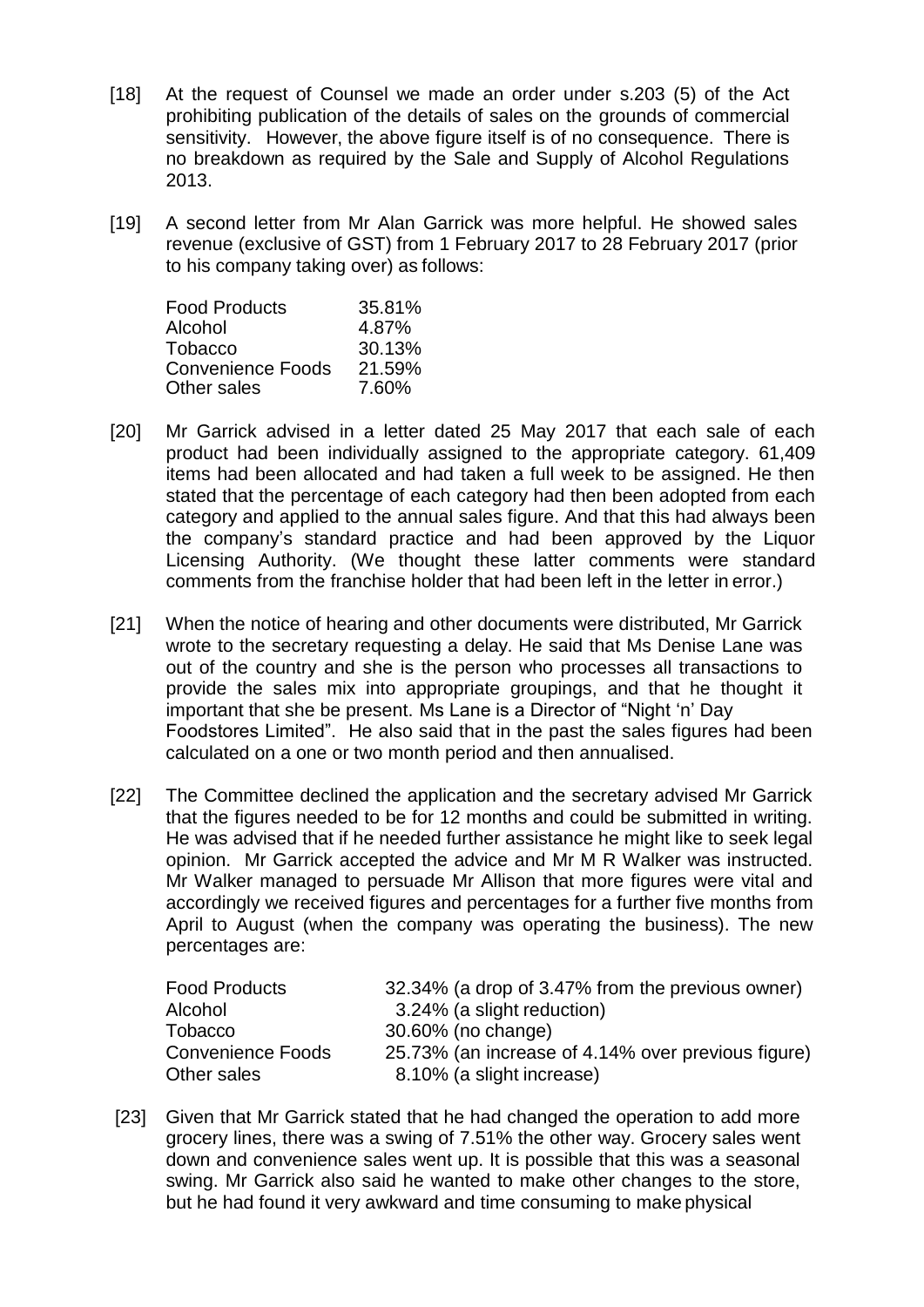changes to the layout. No figures were produced showing the number, range, and kinds of items on sale. We think that such figures would be considerably important given that the shop appears to stock many more convenience items than food products. Mr Garrick pointed out that when the tobacco excise duty is removed on 15 September 2017, as a result of the recent amendment to the regulations, all other figures will rise. However, the percentage differentials should stay the same.

- [24] It was argued that the Act or regulations call for 12 months sales figures and that the Committee is therefore prevented from making a decision. There are several ways of looking at this. On the one hand given that "Night 'n' Day" head office is inclined to rely on attributing a month's (or more) percentages to the total sales, such an exercise would be to the company's advantage. On the other hand given that the company has changed the way it operates then relying on former figures would be inappropriate. And the issue of figures is but one aspect of several to which the Committee must have regard.
- [25] Mr Garrick acknowledged that he also owned a "Night 'n' Day" store in Arrowtown and had supplied sales figures for 12 months when applying for a renewal in 2015. He also acknowledged that the Arrowtown premises had a better range of grocery products. He stated that when he purchased "Church Street Night 'n' Day", he had only looked at the gross sales figures. He confirmed that on 1 April 2017, his company had also purchased a second "Night 'n' Day" franchise in Queenstown although this was unlicensed.
- [26] Mr Garrick acknowledged that there were times particularly between 10.00pm and 3.00am when the majority of items that were sold would be convenience items. This was particularly so when late night revelers were waiting for taxis close by. On the other hand, he argued that he was providing a grocery service to the many people who were staying in hotels and motels. He believed that the business was a grocery.

### **The Licensing Inspector.**

- [27] Ms S H Swinney is a Licensing Inspector and is the Team Leader for Alcohol Licensing in Queenstown Lakes. She provided information about a related issue before the Dunedin Licensing Committee when the Committee had insisted on receiving 12 months sales figures before it would rehear the application.
- [28] She argued that looking at correspondence from the "Night 'n' Day" operations as well as Head Office, there was a common pattern that individual items would be assigned to a category over a short period such as a month and then the percentage was applied to the yearly sales. It was argued that the Liquor Licensing Authority had approved this practice. In one letter Ms Lane had stated that to assign each item to a category over a 12 month period would take three months full time work. Ms Swinney submitted that it was a surprising that a franchised business of this nature would not have a more modern system in place.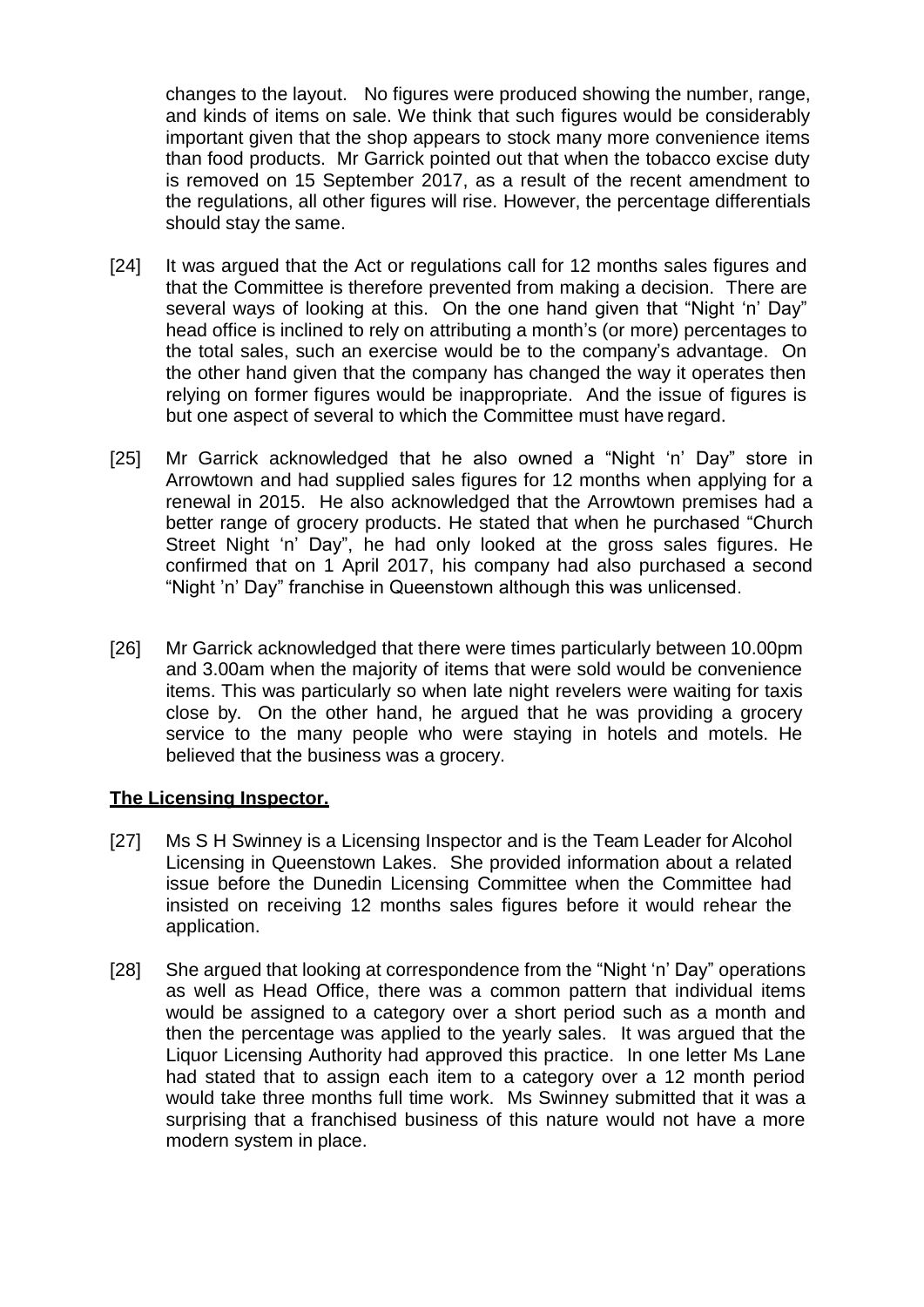# **The Medical Officer of Health.**

- [29] Ms Lynette Marion Grace is delegated by the Medical Officer of Health for the Otago and Southland District to report on all licence applications for their compliance with the Act. She has carried out this role since 2009. She argued that there was insufficient information to establish eligibility for a licence. She submitted that the premises present as a convenience store and noted that there were no shopping trolleys as one might expect in a grocery. There is provision for less than six shopping baskets. She argued that there was extensive proportion of convenience style foods and the prominent displays both internal and external, all highlighted convenience foods.
- [30] Ms Grace suggested that such predominance of convenience foods was clearly at odds with the sales figures that had been produced. Her primary submission was that the business operates predominantly as a convenience store and therefore a licence was prohibited.

# **The Committee's Decision and Reasons.**

[31] The issue before us must be determined pursuant to s. 33 of the Act. We set it out in full because of its importance.

## *33 Determining whether premises are a grocery store*

- *(1) In this section, food product*
	- *(a) does not include*
		- *(1) alcohol, confectionery, ready-to-eat prepared food, or snack food; or*
		- *(2) a drink (other than milk) sold in a container with a capacity of 1 litre or less; but*
	- *(b) includes delicatessen items that are not ready-to-eat prepared food or snack food*

### *grocery store means a shop that –*

- *(a) has the characteristics normally associated with shops of the kind commonly thought of as grocery shops; and*
- *(b) comprises premises where -*
	- *(1) a range of food products and other household items is sold; but*

*(ii) the principal business carried on is or will be the sale of food products*

## *ready-to-eat prepared food –*

- *(a) includes food for the time being declared by regulations under this Act to be ready-to-eat prepared food; and*
- *(b) does not include food for the time being declared by regulations under this Act not to be ready-to-eat prepared food*

## *Snack food -*

- *(a) includes food for the time being declared by regulations under this Act to be snack food; and*
- *(b) does not include food for the time being declared by regulations under this Act not to be snack food*
- *(2) In forming for the purposes of this Act an opinion on whether any premises are a grocery store, the licensing authority or a licensing committee –*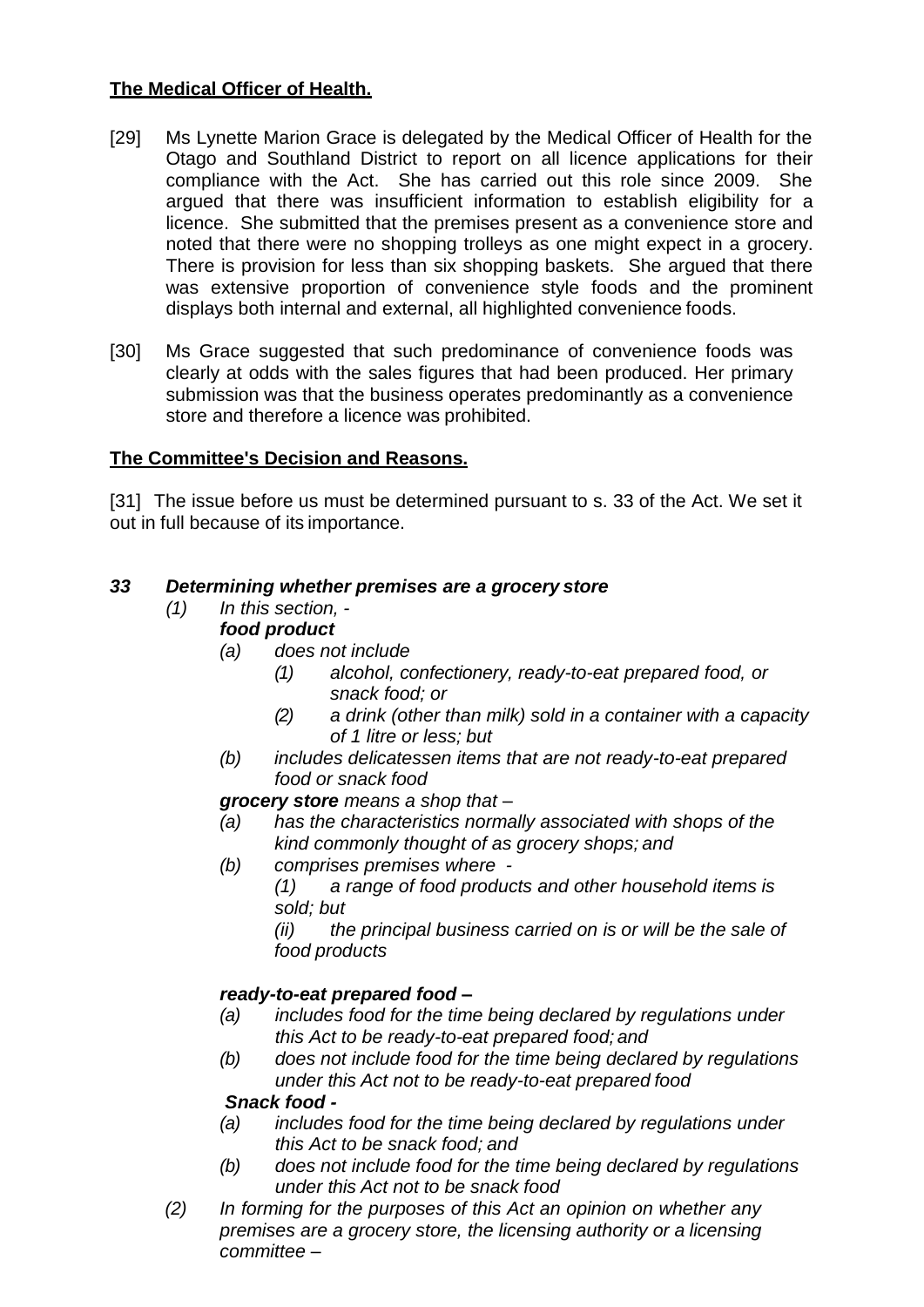- *(a) must have regard to –*
	-
	- *(i) the size, layout, and appearance of the premises; and (ii) a statement of the annual sales revenues (or projected annual sales revenues) of the premises, produced in accordance with any regulations in force under this Act prescribing what information such statements must contain and how it must be set out; and*
	- *(iii) the number, range, and kinds of items on sale (or expected to be on sale) on the premises; and*
- *(b) may have regard to any other matters it thinks relevant; and*
- *(c) may determine that the premises do not have the characteristics normally associated with a shop of the kind commonly thought of as a grocery shop by virtue of characteristics that the premises and the items on sale there lack or will lack, characteristics that the premises and the items on sale there have or will have, or a combination of both.*
- *(3) Paragraph (a) of the definition in subsection (1) of food products is for the avoidance of doubt only, and does not extend the generality of the term.*

[32] The Act requires us to form an opinion on whether the premises are a grocery store. In *Re Venus NZ Ltd* [2015] NZHC 1377, [2015] NZAR 1315 Heath J stated at paragraph [57]:

"*First, s.105 (1) (h) and (i) of the 2012 Act, both of which deal with "amenity and good order" considerations, requires the Authority to form an "opinion". The need for a judicial body to form an independent opinion is conceptually different from a decision that is based on whether or not an applicant has established on a balance on probabilities that a relevant fact has been proved."*

[33] In forming an opinion we must have regard to certain matters that are set out in s.33 (2) (above). As far as size is concerned there is enough space for a grocery. The layout consists of four aisles with the main counter along a wall where a large quantity of takeaway food items is located. There is insufficient room for trolleys and there are no check outs at any event.

[34] The store's appearance on the inside looks busy and cluttered and the majority of the items seem to be confectionery. We agree with Ms Grace that the prominent displays all highlight convenience items. There is a large self-help slushy/ice-cream type machine in the middle of one of the aisles. The appearance from the outside is definitely that of a 24 hour convenience store. The words BEER & WINE, TAKEAWAYS, BAKERY, GROCERIES, ICE CREAM, SNACKFOODS, FISH & CHIPS, and DELI are prominently displayed.

[35] In forming an opinion we must have regard to the annual sales revenues produced in accordance with the regulations. Accordingly we set out the relevant regulation.

The Sale and Supply of Alcohol Regulations 2013

#### *12. Requirements for statements of annual sales revenue (existing businesses)*

(1) In the case of premises to which subclause (2) applies, the statement of annual sales revenue to which, by virtue of section  $33(2)(a)(ii)$  of the Act, the licensing authority or a licensing committee must have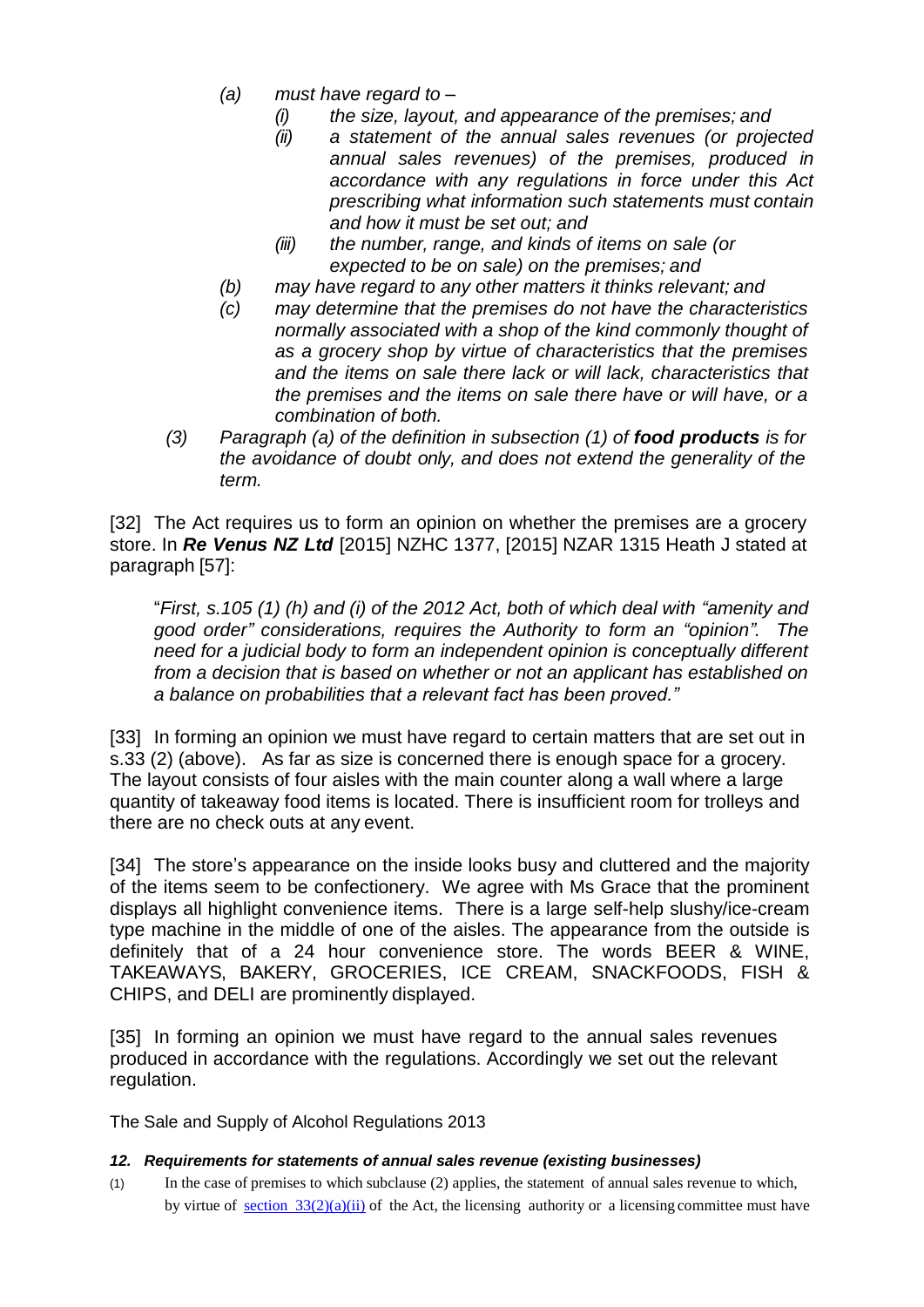regard in determining for the purposes of the Act whether any premises are a grocery store must contain—

- (a) a statement of the gross sales revenue(excluding GST) for the 12 months ending no more than 90 days before the time at which the application for the issue or renewal of an off-licence for the application for the issue or renewal of an off-licence for the premises is made of the business being carried on the premises, after deduction of all revenue from sales of lotto, Keno, Instant Kiwi, or any other New Zealand lottery promoted by the New Zealand Lotteries Commission; and—
- (b) a statement assigning the remainder of that projected revenue to the following categories:
	- (i) the sale of food products:
	- (ii) the sale of alcohol:
	- (iii) the sale of tobacco:
	- (iv) the sale of convenience foods:
	- (v) other sources of revenue.
- (c) a statement from a chartered accountant verifying the figures given as correct according to prepared accounts
- (2) This subclause applies to premises where, as at the time at which an application for the issue or renewal of an off-licence for the premises is made,—
	- (a) business has been carried on for 12 months or more; and
	- (b) the business being carried on has not changed materially for at least 12 months before that time.
- [36] The figures show that the principal business is the sale of food products and we accept that. What we do not know is whether the items were classified in accordance with the new definitions in the Act. Furthermore, there is no statement of verification from a chartered accountant. We agree with Ms Grace that the sales figures appear to be at odds with the predominance of convenience foods and confectionery on display in the shop. In those circumstances it is unfortunate that the company has not supplied the list of stock showing the number, range and kinds of items on sale on the premises. From our observations we believe that such a list would be revealing.
- [37] How much of the new Act has been adopted and understood by the "Night 'n' Day" franchises is unclear to us. The regulations have set out what is and what is not snack food and what is and what is not ready-to-eat food. It is not easy for Mr Garrick, because all this work is carried out by the Head Office in Dunedin. Normally, we might consider adjourning the application to enable the company to obtain stock figures and to enable an independent chartered accountant not only to verify the figures, but also to ensure that the classifications have been carried out in accordance with the regulations. But an adjournment would achieve little because we are in no doubt that this business as presently constituted is a convenience store.
- [38] We have determined that the premises do not have the characteristics normally associated with a traditional grocery store. What are these characteristics? We have considered other definitions as well as the definition in the Act. In Wikipedia, a grocery is "a retail store that primarily sells food. A grocer is a bulk seller of food. Grocery stores often offer non-perishable food that is packaged in bottles, boxes and can; some also have bakeries,